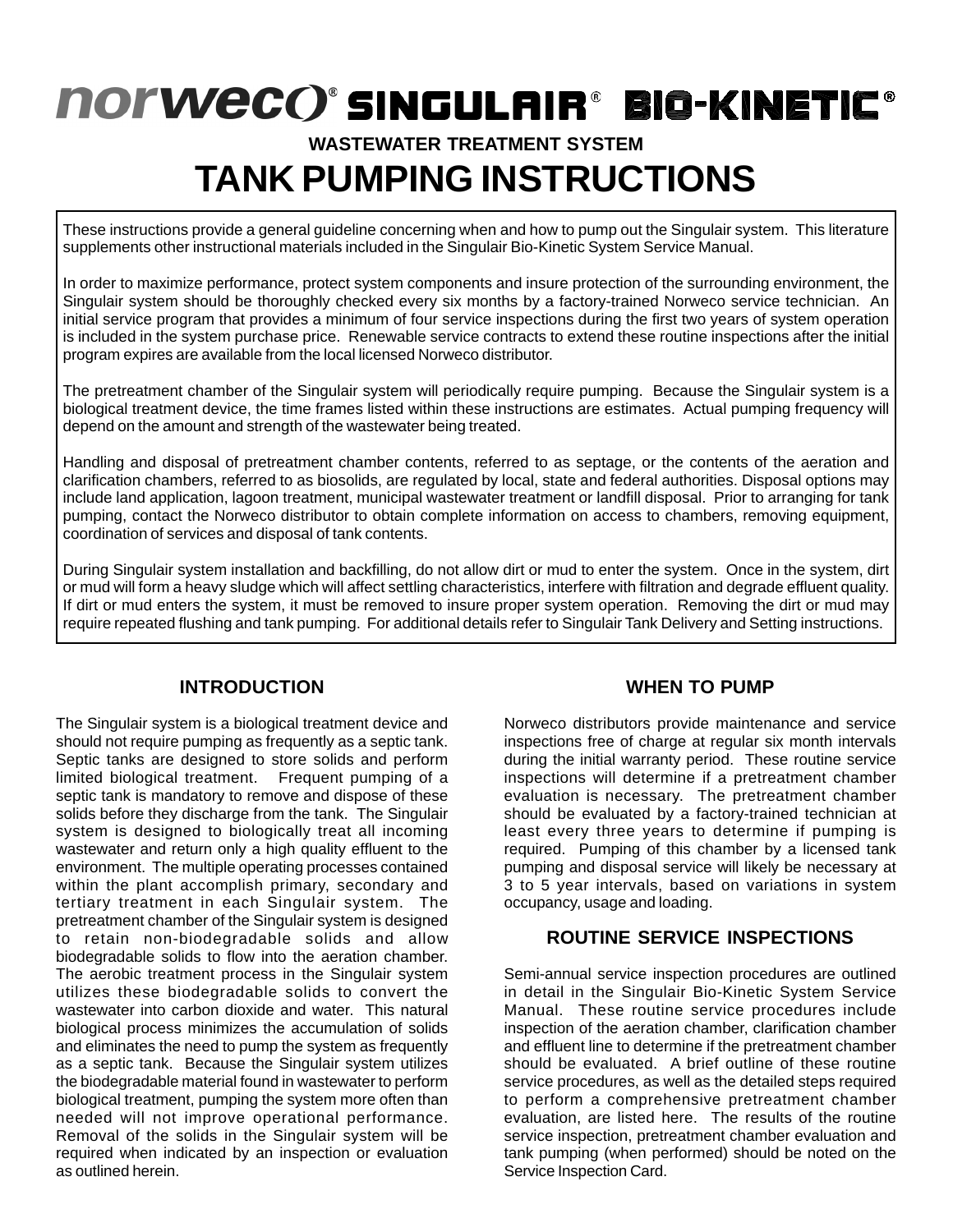#### **AERATION CHAMBER INSPECTION**

A summary of the aeration chamber inspection procedure is listed below. For complete details on aeration chamber service, refer to the Singulair Service Manual.

#### **CAUTION: Any time an aerator or service pump is connected or disconnected, first shut off the selector switch in each Singulair control center. Failure to do so could result in personal injury or equipment damage.**

- 1. Remove the vented concrete aeration chamber access cover and set aside.
- 2. Unplug the aerator and secure the closure cap in position to protect the electrical connector.
- 3. Lift the aerator straight up out of the access opening and lay it flat on the vented cover. DO NOT bump the aspirator shaft or rest the aerator on the aspirator shaft.
- 4. Perform a settleable solids test using a graduated cone or other clear container. For this test, make sure the aerator has been running for at least 10 minutes. Collect an aeration chamber sample immediately after turning off and removing the aerator. Refer to the "Settleable Solids Test" section of these instructions for additional details.
- 5. Loosen the two set screws on the bottom of the intermediate shaft and remove the aspirator shaft.
- 6. Clean any debris from the aspirator shaft and flush the inside of the shaft with a hose.
- 7. Visually check the aeration chamber surface for the presence of grease or oil. An accumulation of these materials indicates the pretreatment chamber should be evaluated.
- 8. Check the aeration chamber contents for the presence of non-biodegradable materials, paper, mop fibers, hair, grease or oil. A significant accumulation of these materials in the aeration chamber indicates the pretreatment chamber should be evaluated.

Repeat steps 1-8 for Singulair systems with multiple aeration chambers and aerators.

**NOTE:** Do not replace the aerator(s) until the Bio-Kinetic system(s) have been removed from the clarification chamber and properly serviced.

A settleable solids test should be conducted as part of the aeration chamber evaluation during each routine service inspection to monitor system performance.

To insure a well mixed sample is collected for the settleable solids test, make sure the aerator has been running for at least 10 minutes. Collect the sample immediately after turning off and removing the aerator and before the aeration chamber contents begin to settle. Using a graduated cone or other clear container, dip the container into the aeration chamber to a depth of 21 /2 feet. Set the container on a level surface and allow the solids to "settle" for 30 minutes while you complete the service inspection. Do not disturb the container during the test.

After 30 minutes, read the level of solids and compare it with the total liquid volume in the container. Calculate the

> percentage of settled solids volume (i.e. 1/2 full of solids equals 50%). If the settled material contains large pockets of clear liquid, estimate the volume of these pockets and reduce the settled solids reading by that amount. A settled solids reading of up to 75% indicates no adjustments are necessary. **NOTE:** The solids should settle and compact within the 30 minute test. System start-up, or periods of low organic loading will result in solids that are too light to settle, and will appear as a full container with no clear separation. This should not be interpreted as having excess solids and system operation can continue without adjustment.

A settled solids level greater than 75% indicates excessive solids in the aeration chamber and that the pretreatment chamber may need to be pumped. In this case, a pretreatment chamber evaluation must be performed. Refer to the "Pretreatment Chamber Evaluation" section of these instructions for more details. If the pretreatment chamber evaluation indicates pumping is not required, the aerator operating cycle should be increased. Consult the local regulatory agency and the Singulair Time Clock Setting instructions before adjusting the aerator operating cycle.

In Singulair systems with more than one aerator, the settleable solids test should be conducted for each aeration chamber. The results of all tests should be averaged to determine the appropriate action. If test results indicate an aerator time cycle adjustment is necessary, adjust each time clock to operate on identical run cycles.

The results of the settleable solids test, and any adjustment made to the system time cycle, should be recorded on the Service Inspection Card.



# **SETTLEABLE SOLIDS TEST**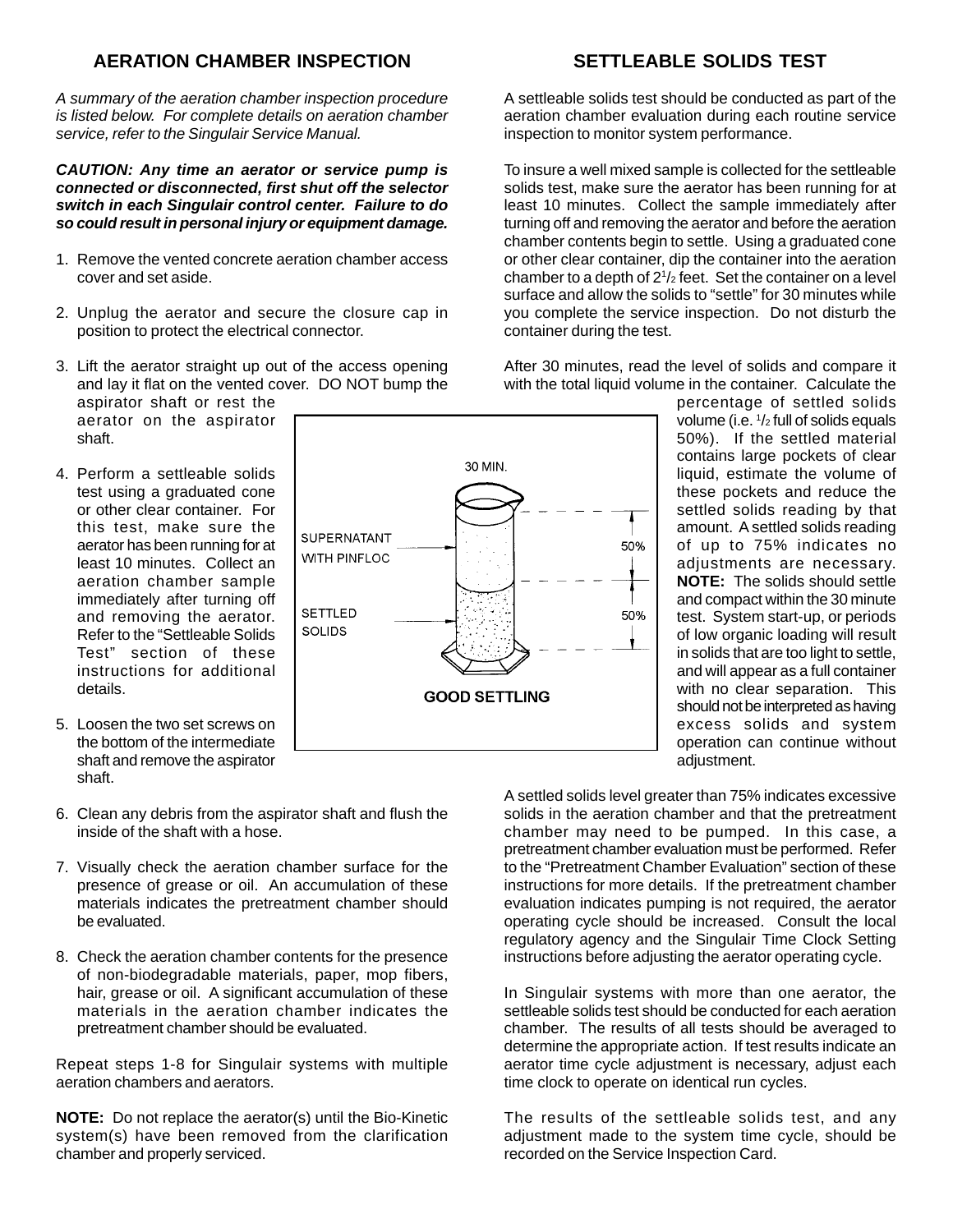### **CLARIFICATION CHAMBER INSPECTION**

A summary of the clarification chamber and Bio-Kinetic service inspection procedure is listed below. For complete details on clarification chamber service, refer to the Singulair Bio-Kinetic System Service Manual.

- 1. Remove the system access cover and set aside.
- 2. Remove the optional Blue Crystal and Bio-Neutralizer feed tubes. Do not allow the tubes to touch.
- 3. Install the Outlet Sealing Tool into the receiving flange to prevent loss of liquid from the Singulair system during service.
- 4. Remove the Singulair aerator and place the service funnel over the aerator mounting casting.
- 5. Using the universal tool, remove the flow deck and chamber plate assembly from the Bio-Kinetic system. Place the assembly on the service funnel for cleaning.
- 6. Using the universal tool, disengage all four black locking lugs to allow for removal of the outer chamber.
- 7. Lower the fixed handle of the universal tool into the upper lip of the Bio-Kinetic system outer chamber . Turn the handle until the lifting tool is engaged into the lifting rib.
- 8. The outer chamber is equipped with a drain valve and fill valve to allow for easy removal and reinstallation during service. Begin lifting the outer chamber from the tank. The drain valve will automatically open as the outer chamber is lifted out of the clarification chamber. Remove the outer chamber from the mounting casting and set it on the upside down lid of the service container.

**NOTE:** Repeat steps 1-8 for clarification chambers with multiple Bio-Kinetic systems.

- 9. Reinstall the Singulair aerator(s) as outlined in the Singulair Aerator Service Instructions. The aerator(s) must be in operation while the remaining clarification chamber service is performed.
- 10. Check the surface of the clarification chamber for the presence of grease or biologically untreatable material. A significant accumulation of these materials would indicate that the pretreatment chamber should be evaluated.
- 11. With the aerator running, use the hopper scraping tool to gently scrape all areas of the clarification chamber hopper side walls.
- 12. Complete the clarification chamber service as outlined in the "Clarification Chamber" section of the Singulair Bio-Kinetic System Service Manual.
- 13. Make appropriate notations on the Singulair Service Inspection Card and on the Owner's Manual.

Check the groundwater relief point installed in the effluent line to make sure it is free of obstruction. An accumulation of paper, fibers, hair or grease indicates that the Singulair system needs to be pumped. If there is a surface discharge point, make sure that it is free of debris, foam, mud, etc. Make appropriate notations on the Service Inspection Card.

#### **PRETREATMENT CHAMBER EVALUATION**

The pretreatment chamber must be evaluated within three years of system start-up or the most recent tank pumping. An evaluation must also take place any time a routine service inspection indicates the chamber may be discharging excessive solids. This evaluation includes measuring the depth of the floating scum and settled sludge layers to determine if pumping is required. If the pretreatment chamber evaluation indicates the chamber does not require pumping, these evaluations should be repeated annually until pumping is necessary.

#### **PRETREATMENT CHAMBER INSPECTION**

A complete pretreatment chamber inspection procedure is listed below. The results of the inspection should be noted on the Service Inspection Card.

- 1. If the pretreatment chamber access opening is not equipped with a riser and cover at grade, dig down to the access opening in the top of the tank. The opening is in line with the access opening for the aeration chamber and the system outlet. The access cover should not be more than 12" below grade.
- 2. Remove the cover(s) and be careful not to allow dirt or mud to enter the tank.
- 3. Visually examine the surface of the pretreatment chamber for a significant accumulation of grease, oil or non-biodegradable materials.
- 4. Using the hopper scraping tool, gently probe the surface of the chamber to determine the thickness of the scum mat. Force the tool down through the scum mat, rotate the tool one quarter turn, then raise it until the bottom of the mat is felt. If the depth of the floating scum layer has reached the bottom of the discharge tee, the chamber should be pumped.
- 5. To check the depth of the settled sludge layer, secure a rough white towel to the handle of the hopper scraping tool and lower it to the bottom of the chamber.

Lower the tool behind the discharge tee (baffle) to avoid floating particles. Push the tool through the settled sludge layer to the bottom of the tank. Wait several minutes and carefully remove the tool. The depth of the settled sludge layer will be shown by a dark line on the towel. If the settled sludge layer has accumulated to the bottom of the discharge tee, the chamber should be pumped.

### **EFFLUENT LINE INSPECTION**